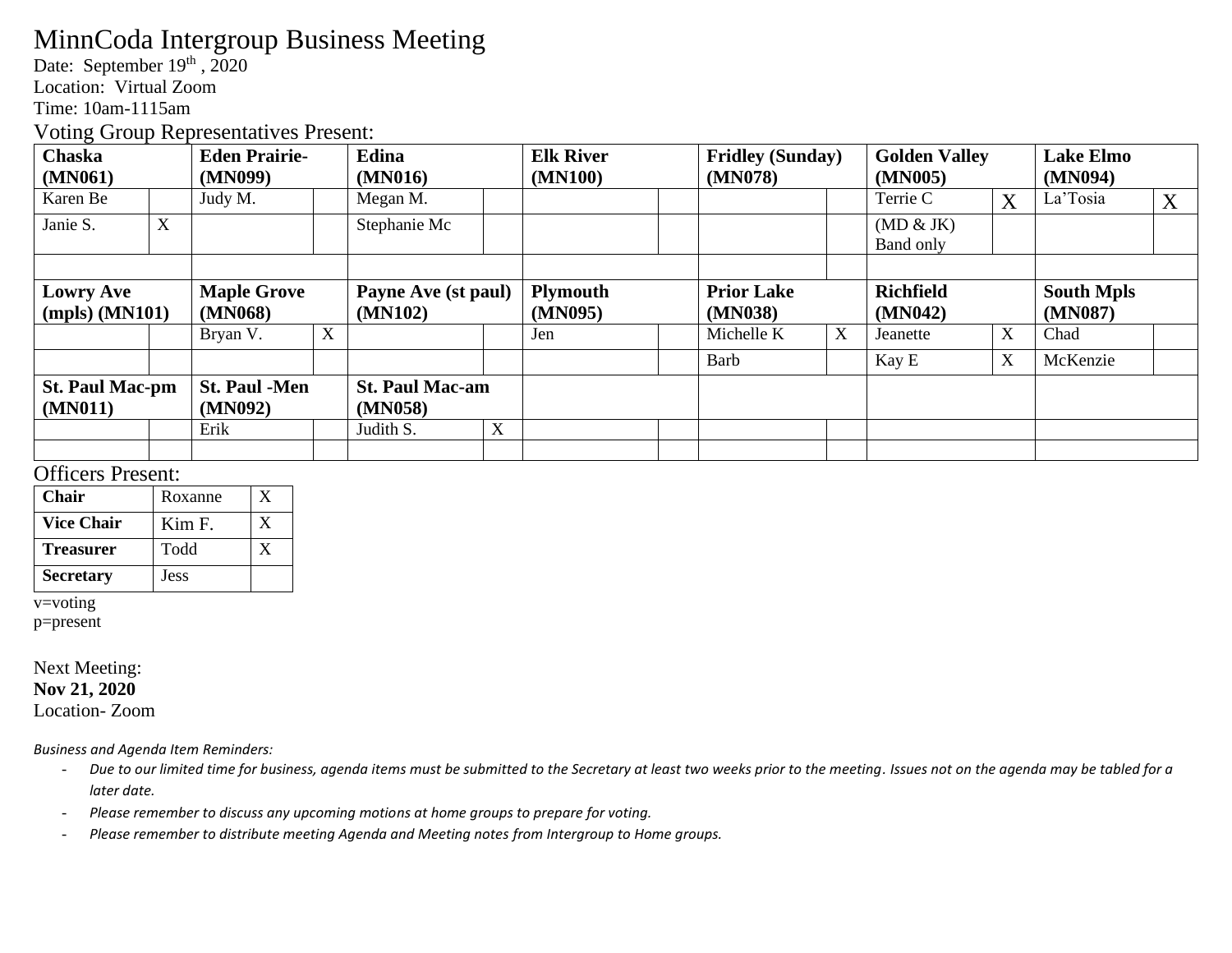## MOTIONS:

| <b>Motion</b>                           | <i>l</i> nc            | F or | <u>Innosed</u><br>www | Abstain | <b>Notes</b><br><b>Sther</b> |
|-----------------------------------------|------------------------|------|-----------------------|---------|------------------------------|
| $\mathbf{r}$<br>meeting minutes<br>July | $ -$<br>$\overline{1}$ |      |                       |         | carried<br>Motion            |

### AGENDA:

| <b>Items/Topic</b>             | <b>Discussion</b>                                                                                                                                                                                                                                                                                      | <b>Decision Action Needed or</b><br>Follow/Up                                                                                                       |
|--------------------------------|--------------------------------------------------------------------------------------------------------------------------------------------------------------------------------------------------------------------------------------------------------------------------------------------------------|-----------------------------------------------------------------------------------------------------------------------------------------------------|
| Intro                          | <b>Opening Prayer</b>                                                                                                                                                                                                                                                                                  |                                                                                                                                                     |
|                                | Welcome and Introductions                                                                                                                                                                                                                                                                              |                                                                                                                                                     |
| Announcements<br>and Reminders | If your group is struggling, please notify one of the Intergroup officers before disbanding.                                                                                                                                                                                                           |                                                                                                                                                     |
|                                | If you are starting a new meeting or know of one starting, please notify Intergroup via<br>Band.                                                                                                                                                                                                       |                                                                                                                                                     |
|                                | If your group is planning a fun event and wants to include the larger fellowship, please<br>notify an Intergroup officer so we can advertise it on Band and at meetings.                                                                                                                               |                                                                                                                                                     |
|                                | If you would like to be on one of our many service committees, please let one of the officers<br>know and we will get you in contact with the other team members. (Current Committees<br>include: Fun, Outreach, Hospitals and Institutions, Mini-Conference, Retreat)                                 |                                                                                                                                                     |
|                                | If you are electing a new GSR please contact an officer-to add them to band as well as<br>give overview information on GSR position including tutorial of band and where to see<br>intergroup meeting dates; review by-laws; discuss intergroup procedures; copies of<br>previous meeting minutes etc. |                                                                                                                                                     |
|                                | Meeting changes: Zoom vs in-person - please notify Roxanne to update MinnCoda.org                                                                                                                                                                                                                      |                                                                                                                                                     |
| Previous business              | Motion or discussion on meeting minutes from July<br>$\circ$                                                                                                                                                                                                                                           | Picnic went well, 18 people attended,                                                                                                               |
|                                | Picnic debrief<br>$\circ$                                                                                                                                                                                                                                                                              | brought own food, games played, good<br>weather and fellowship!                                                                                     |
| <b>Treasurer Report</b>        | Report given by Todd<br>$\circ$                                                                                                                                                                                                                                                                        | \$4771 balance, no income to report.<br>MinnCoDA received \$150 donation to<br>cover Zoom thru next September 2021,<br>website expense \$320/annual |